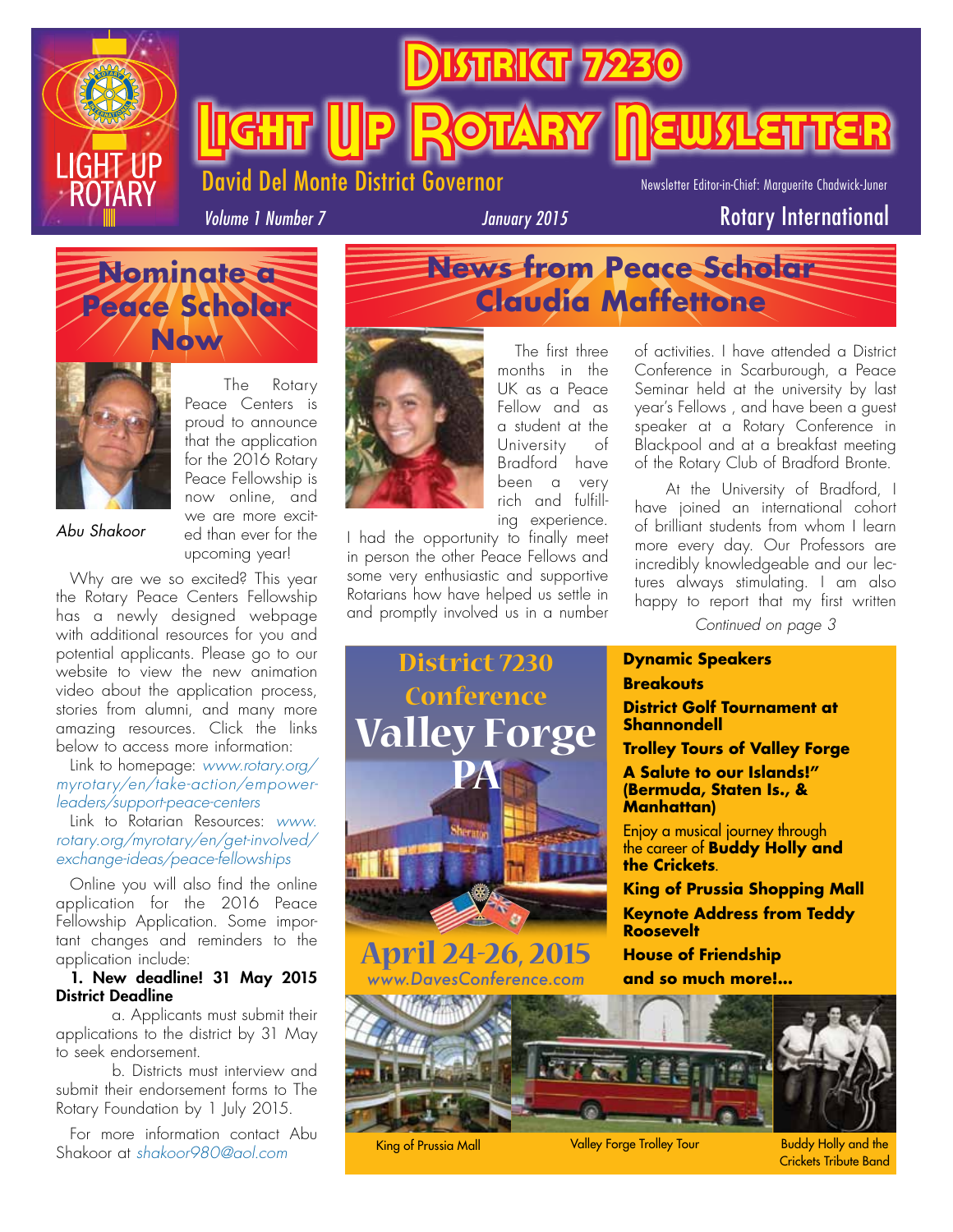### **Meet Our Presidents A Recurring Column for the District Light Up Rotary Newsletter**

#### **Tim Allport Quad Village Rotary Club**

I was born in Cleveland, Ohio in 1941 during the same month as the bombing of Pearl Harbor. My younger brother, Bill and I, were raised in Pittsburgh, Pa, and Cleveland, Ohio. My father worked for Union Carbide Corporation and my mother was a substitute teacher.

In my youth, I was a "super-active" Cub Scout and a "not so active" Boy Scout. After years of piano playing in my earlier years, I took up the French horn in the high school band and orchestra. I served in the All-Ohio Boys Band for two years. I played a lot of sandlot baseball and football and am still, today, an active stamp collector.

After graduation from James Ford Rhodes High School in (Cleveland, Ohio), I earned a Bachelor of Arts in Mathematics from the University of Bridgeport. After graduation, I continued my education at the University of Pennsylvania (Wharton School) where I received an MBA in Industry Management. This was followed by a MS in Operations Research at NYU.

My first professional experience was at Shell Oil Company in New York City. For three years I was a Math Systems Analyst. This was followed by a five year position as a Systems Consultant for Citibank and the Bank of New York. For 7 years, I was the Administrative Services Vice President for Union Savings Bank in Mamaroneck. For the next 21 years I was the Professor of Management at Mercy College, Dobbs Ferry Campus. Concurrently, I was an Adjunct Professor of Mathematics at Concordia College in Bronxville for 27 and still tutor high school math for 27 years and counting.

While at Penn, I met and married my wife, Sue. During our 47 years of marriage, we have 2 children, Linda and Andy. Linda is a Band Director at Port Chester Middle School and Andy, is a Band Director at Chenango Forks High School. Our 6 grandchildren, ages 10 to 22, keep us very busy.

There have been many proud moments when it comes to our children. One that stands out is when my daughter's Port Chester Middle School Band performed a piece during a concert that was composed by our son. My son conducted a special music class at her school that day as well. A total family affair.

I currently play French horn in the Westchester Symphonic Winds, a fun activity that I have been doing for 25 years. Also, my wife and I have been active members of Aldersgate United Methodist Church in Dobbs Ferry for 46 years. And then there's Rotary. I have been a member of the Quad Village Club for 44 years having served in just about every capacity one could think of.

I enjoy traveling around the world to attend International French Horn workshops. In addition to many locations right here in the United States these travels have taken me to Canada, Spain, Finland (& Russia), Switzerland (and Austria), and England. I really get a kick out of just being with family and doing things together.

Being with a group of persons who are together in their corporate mission to make the world a better place through



the world-wide fellowship that is Rotary. Also, there are the many opportunities to meet special people in all walks of life as we strive to 'make a difference'.

*Continued on page 4*



Once again, Hartsdale Rotary joined with the Theodore D. Young Community Center to provide Thanksgiving dinner for 35 area families. Our Rotary Club provided the funds and the Community Center volunteers did the shopping. On Nov. 23, Rotarians, Greenburgh Central School students and Community Center volunteers put together boxes, decorated them with a Rotary Flyer and packaged the turkeys, fresh vegetables, sweet potatoes, rolls, eggs, pie and many other food items. The families were them invited to come into the Center and pick up the food. The students then helped the families to take the food to their cars.

Hartsdale Rotary will again team up with the Community Center to provide Christmas dinner and food for vacation week to 75 area families. With the help of other organizations, the families will receive a toy, a book and mittens and scarf for each child.

We are so glad to be able to help our neighbors that are less fortunate than ourselves. It is one small way we can give back to our Community.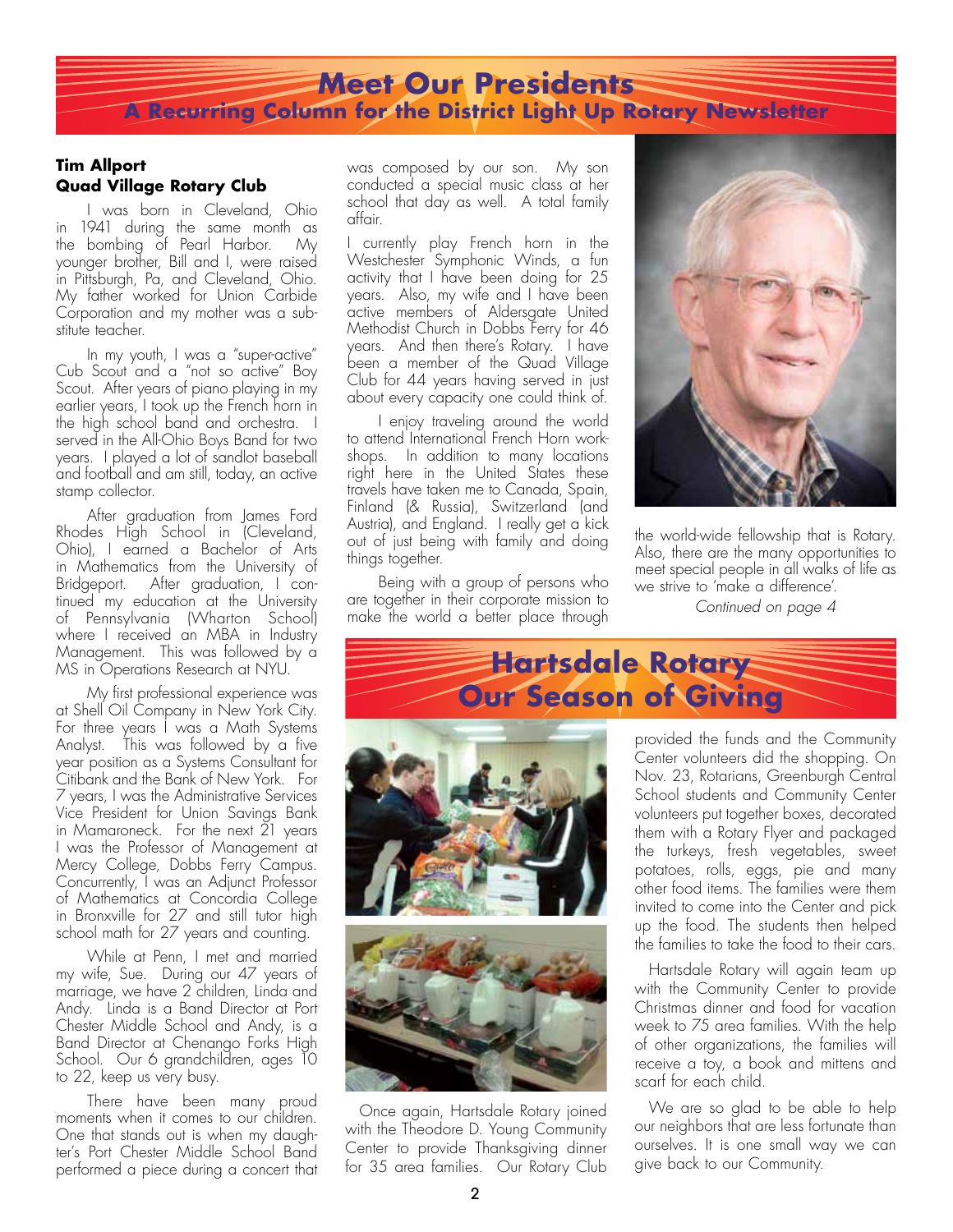# **Rotary Networking Meetings**





**Attention Staten Island Rotarians!**  *Charles DiBartolo Al Lambert*

Drop into your own RMB charter meeting on the 2nd Tuesday each month at the Unicorn Diner, 2944 Victory Blvd from 8:30 to 9:30 am. Paul Harris began Rotary with a networking benefit idea. People do business with people they know and trust. RMB on Staten Island is for Rotary members only. Non Rotarians can join Rotary and participate in RMB plus all the Community Service work and social activities of Rotary.

For information call **Charles DiBartolo**, (973) 390-4719 or **Al Lambert** (718) 351- 4200 or email *Charlie.dibartolo@gmail.com*.



#### *Bill Fishman*

A Rotary Networking Meeting is scheduled for Thursday, January 15, 2015 at 8 a.m. Please RSVP by January 13.

Our mission is "Promoting networking in Rotary, and promoting Rotary in the business community."

Begun in the Rotary Club of White Plains, we invite Rotarians from every Club and prospective members who a Rotarian thinks may be a good candidate for a Rotary Club. We begin and end promptly so people can get to work; cost is only \$5 and includes breakfast – great deal!

Meetings are scheduled for the third Thursday of each month at the law offices of Bill Fishman, 11 Martine Avenue, 12th Floor, White Plains, NY 10606, but please contact **Bill Fishman** at: *lwf7471@gmail. com* to confirm the time and place and for more information.



*Wishing all of District 7230 a Great New 2015 Ahead from the Cortlandt Manor Rotary Club!*



assignment went well! I have also been exploring the UK and visited London, Edinburgh, Newcastle, York, Haworth, Leeds, Scarburough, and a number of other picturesque towns around Bradford. I have thoroughly enjoyed my student, Fellow and visitor experience and continue to be very grateful for this great opportunity.

Last but not least, I have signed up for a great challenge. I have committed to climb Mt.Kilimanjaro if I raise £2990 by mid-July 2015 to support Dig Deep, an NGO based in Sheffield (UK), in its efforts to provide clean water and sanitation to rural communities in Kenya. A very small contribution will help me reach the first fundraising target of £300 by the 20th of Jan 2015. Clean water and sanitation prevent diseases, protect women and girls from walking long and unsafe routs, and keep children in school. For this cause, I am committing to climb the tallest free standing mountain in the world….. What are you ready to do? Please support Dig Deep and me in this challenge!



Cortlandt Manor Rotarian Herb Winkelmann in Jefferson Valley Mall creating awareness of POLIO and soliciting donations. Each year the CMR Club goes to the mall for one day to do this event. Thank you Simon Malls for having us there during the Holiday Season!

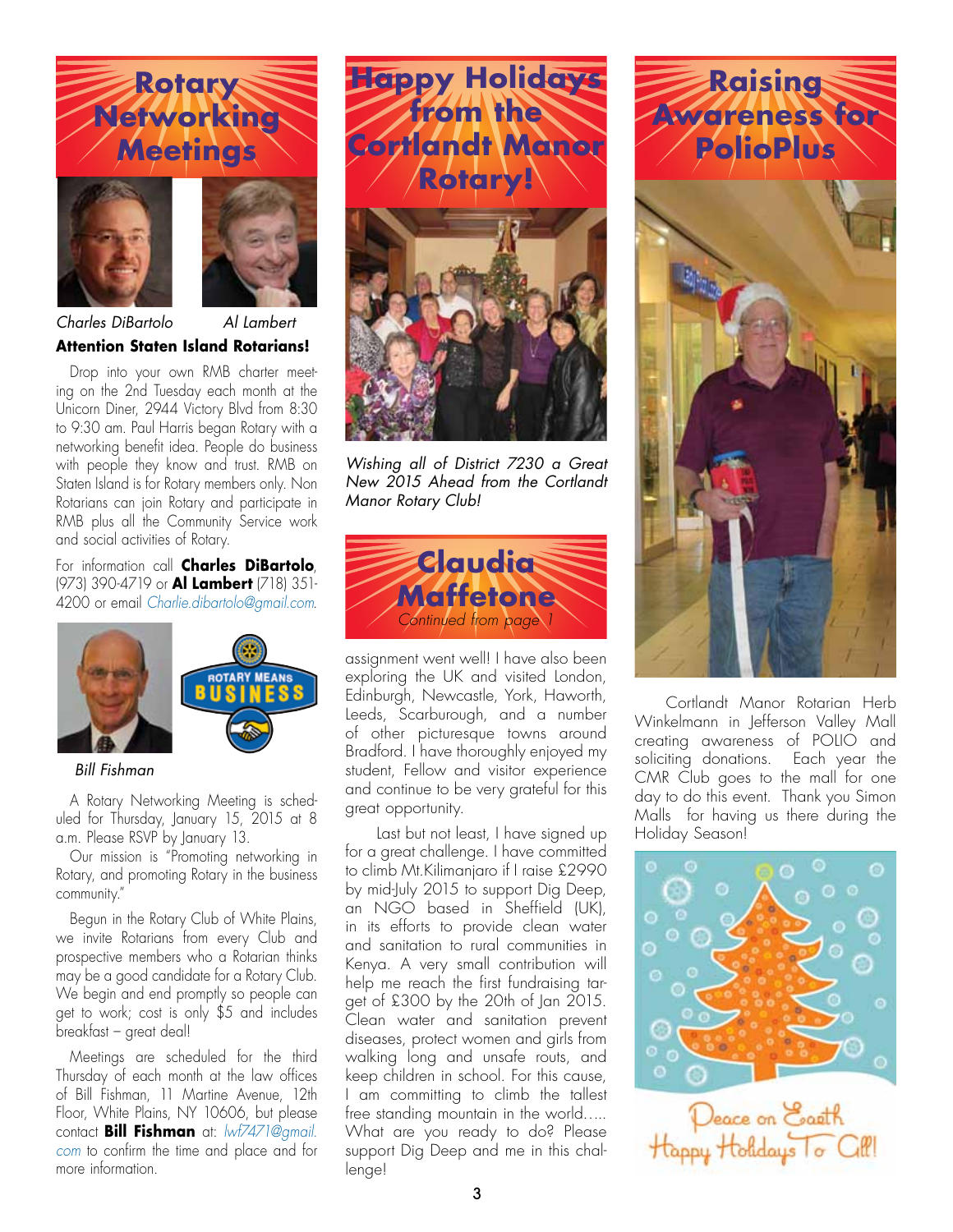### **Meet Our Presidents**

*Continued from page 2*

#### **Ann Herrero, Rotary Club of Chappaqua**

I was born in a small town in Southern Missouri but moved to a suburb of St. Louis and grew up there. Bill Haley and the Comets topped the charts with "Rock around the Clock", "Love is a Many-Splendored Thing" was in the movie houses and Dwight D. Eisenhower was President. My parents were both school teachers and I have one brother. I was a Girl Scout and loved to ice skate.

As a perpetual student, I finished high school and went on to the University of Missouri to start my undergraduate studies. I loved studying languages so moved to Indian University in my sophomore year and finished my degree studying abroad in Peru minoring in Anthropology. I then studied Spanish Literature at Middlebury College and studied in Spain. It was great to be in Europe for a year and I traveled extensively on my Eurail Pass.

After teaching high school Spanish for a year in Woodmere Long Island, I moved to Manhattan and got a job in the Latin American Division of the Bank of New York. I got my MBA at night and continued in finance working on the trading floor and in private banking,

personal trust in Westchester and Greenwich, CT. I completed my CFP® in 2004. I love working in international settings and meeting people from around the world. My favorite job was at Bank of Tokyo, where I was able to interact with the Japanese on a daily basis and was sent on a business trip around the world - to London then Tokyo.

I have one daughter who is the love of my life. She is 16 and getting ready to branch out on her own in a couple of years. She is a hiker, a rock climber and loves psychology. I love to read about and travel to international places.

I have been very happy to be a Rotarian. I feel that there is such a feeling of Community here - of people helping people. Most of our group have been residents of Chappaqua for many years and I love to hear the stories of the town in times past. We have a great group of people that care about their neighbors in the community and I love being a part of that.

#### **Heather Miller, Rotary Club of White Plains**

DG New Member Welcoming

Remember, DG David will telephone each new member and welcome them to Rotary. Please send an email with name, phone number and email address (as backup) to *delmontenyc@gmail.com.*

Fifty-eight years ago on May 6, 1956, I was born in Jamaica, West Indies to Trieva Larmond Miller and Alanzo Miller, a part of a blended family – he had five, she had three and among them they would go on to have five, making us a baker's dozen. My mother was a housewife and father a shopkeeper. As children, we helped out in the store on the weekends. I don't know how my father made any money because among us children, we ate or stole the profits. My father took us to the beach every Sunday after church and later in the day, we would go for what we called a "drive-out" with him. Both my parents had less than a sixth grade education, however, they had high expectations for their children, and education, they knew, would be the path to success.

I was educated in the public schools of Kingston, Jamaica, having attended the St. George's Primary School and Convent of Mercy "Alpha" Academy High School. I graduated from the St. Joseph's Teachers' College and taught elementary school for three years before immigrating to the United States.

 If I thought my education and work experience would take me far when I got to the shores of New York, I was wrong. After working odd jobs here and there and learning how to type, I

became the administrative assistance of the Thomas H. Slater Center for which I now serve as executive director. I received both my undergrad and graduate degrees from Pace University.

 The spark and drum beat of my life is my 36 year old daughter, Jo-Ann Enwezor, who resides in Washington DC. Jo-Ann is a public relations professional who graduated from Howard University in Washington DC.

 My passion is children and youth. Along the way, I have "adopted" a number of "children" who I call my "sons" and "daughters," including two of the younger members of our Rotary Club. My daughter jokes that each time she comes to visit, she meets another brother or sister.

 I am enjoying my tenure as president of the Rotary Club of White Plains. The theme this year, Light Up Rotary" is just perfect because that is what I am trying to do with the Club. I love being a part of an organization which does good all over the world.



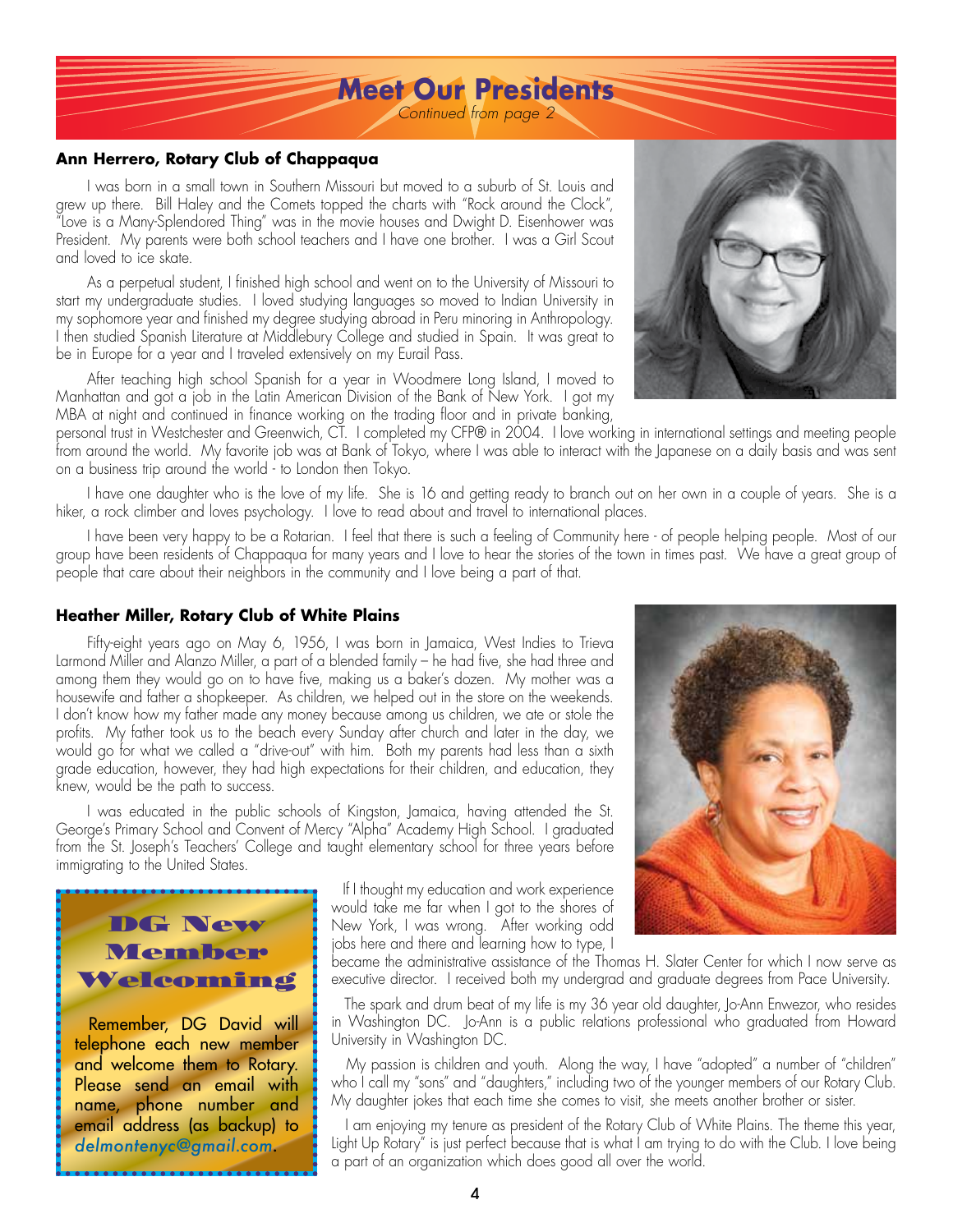



*Pictured l. to r.: RC Harlem President Elect Tarik Kitson, PP MetroNYC Nadine Holman, RC Harlem Wayne Charles II and DG David Del Monte.*

Bring surrounding Clubs together for a holiday get-together and make it a Gift-Raiser!

The photo was staged by Nadine. Congrats and thank you for President Cecily Smith for leading this 5 club event for Metro, Harlem, Wall Street, UN Rotaract, Baruch Rotaract.

Is Rotary Club Central up to date for YOUR Club?

## **Club Successes with District Grants**

The Grants Committee is pleased to report that in the 2013-2014 Rotary year 18 clubs received district grants to support their community projects. Grants awarded totaled \$21,214.64. The clubs, projects, and grant funding are listed below:

| <b>CLUB</b>         | <b>PROJECT</b>                            | <b>GRANT AMT</b> |  |
|---------------------|-------------------------------------------|------------------|--|
| Peekskill           | Library Live                              | \$1,500.00       |  |
| Eastchester         | Senior Sight Reading Assist               | \$750.00         |  |
| Eastchester         | School Backpacks                          | \$1,500.00       |  |
| New York            | <b>Educational Toys</b>                   | \$911.36         |  |
| Hartsdale           | <b>Thanksgiving and Christmas Baskets</b> | \$1,500.00       |  |
| Riverdale           | Dictionary Project                        | \$1,500.00       |  |
| Harrison-Mamaroneck | <b>Nutritional Counseling</b>             | \$1,500.00       |  |
| Larchmont           | New Year Gift Literacy                    | \$1,500.00       |  |
| <b>Bronxville</b>   | Senior Center Tai Chi for Men             | \$1,225.00       |  |
| Metro New York City | Band Instruments and Concert              | \$578.28         |  |
| Central Bronx       | SAT Prep for Disadvantaged Students       | \$1,000.00       |  |
| Scarsdale           | Fire and MCI Unit Pagers                  | \$1,500.00       |  |
|                     | Foreign Language and Career Readiness for |                  |  |
| Harlem              | young students                            | \$750.00         |  |
| Wall Street         | Literacy Club                             | \$1,500.00       |  |
| Croton on Hudson    | <b>Community Emergency Preparedness</b>   | \$1,000.00       |  |
| Pleasantville       | Appalacian Service Project                | \$750.00         |  |
| Pleasantville       | Schoharie Area Recovery                   | \$750.00         |  |
| North Shore         | Feeding our Neighbors                     | \$1,500.00       |  |
|                     |                                           | \$21,214.64      |  |

In addition, the Pelhams Rotary Club contributed \$25,000 and the district contributed \$7,000 of DDF to a global grant to support a pediatric cardiac surgery and aftercare team from the US to travel to The Philippine Children's Medical Center (PCMC) in Quezon

City, Metro Manila, Philippines to provide training and knowledge transfer to the local pediatric cardiac surgical and aftercare teams on latest procedures in the OR, ICU and post recovery process. The award is in the amount of \$126,500. The lead for this grant was the Gift of Life organization.

The district grants and stewardship committees donated \$2,500 of DDF to the peace scholars program, and \$2,500 of DDF to the Polio Plus fund.

In total, \$33,214.64 of District Designed Funds was spent to support local and global district projects, and the work of The Rotary Foundation around the world.

Two matching grants that were supported by the Cortlandt Manor club have been completed recently. One provided vocational training to over 400 students at the Skill Training Center of Mabalacat and TESDA-Accredited Vocational Schools, in Angeles City and Mabalacat, Pampagna, Philippines. The other one provided equipment and technical instructors for vocational training for 990 out of school youth at the Mabalacat Skill Training Center, Camachiles Resettlement Area, Mabalacat, Pampanga, Philippines.

# **Pleasantville Middle School Makes a Difference**



The Pleasantville Rotary Club asked Superintendent of schools Mary Fox Alter a member of the club if she thought the students at the Middle School would like to collect toys for the Fraternite Notre Dame in Harlem.

The club contacted Principal Vivian Oskowski who was very excited to help organize the collection of toys. She was happy that the students would be involved in a service project and also understand the importance of giving



back to the community.

The students collected well over 100 toys for children in need. Sr. Mary Magdalene told the students that they were helping children who would not have received any toys during Christmas. She also told them that the Fraternite of Notre Dame would be providing toys for approximately 1,500 children.

There was a sense of pride from the students as they felt they were making a difference this Christmas.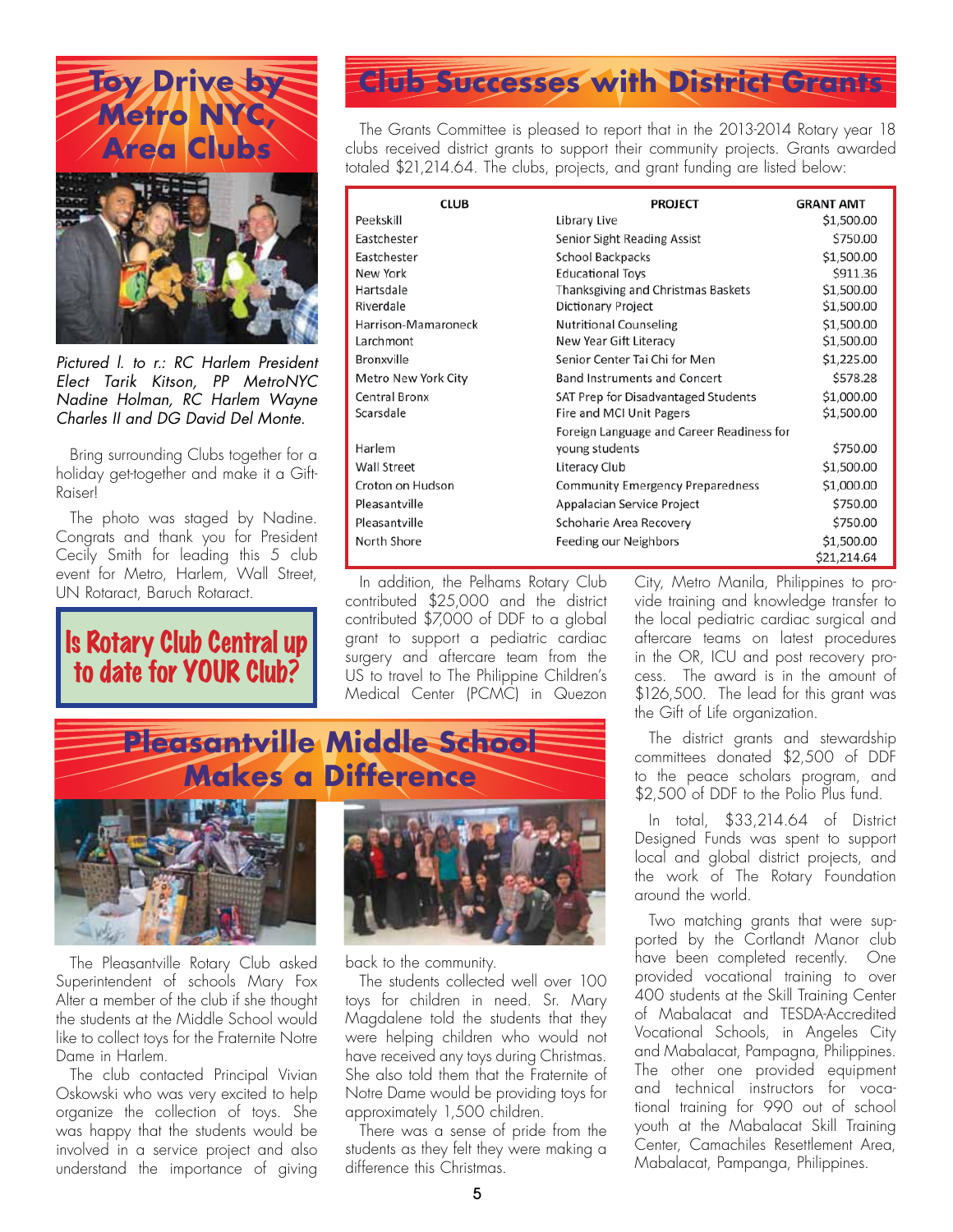## **Cortlandt Rotary at Wellness, Holiday & Craft Fair**



On Saturday, November 15 at the Cortlandt Town Center the Cortlandt Rotary Club participated in the Wellness, Holiday & Craft Fair. Displaying a large selection of various First Aid Kits from \$25 for the Home, Car, Business at well as smaller ones for \$12 for everything from Golf to Pets. This is one of the clubs ongoing fund raisers to supplement the charitable account. Shown at the event behind the table are President Rita Sharples with Secretary Vickie Winkelmann selling the kits!

## **Bronx Rotary Brings the "Merry & Bright" to 3 Special Needs Schools in the Bronx**



*Children were so excited when Santa visited their classrooms with his helpers to distribute gifts and cookies.*

On Dec. 16, Bronx Rotarians, Assemblyman Mark Gjonaj and Sons of Italy members played Santa and his helpers for children at the New York Institute for Special Education on Pelham Parkway. Gifts were distributed at a party in the gym of the original school for the blind and visually impaired and also at the new annex for very young developmentally disabled children.

On Dec. 18, members ditributed over 850 gifts at P.S. 811x on Longfellow Avenue also with the help of members of



*Rotarians and friends at the P.S. 811x toy distribution.*

Sons of Italy and Assemblyman Marcos Crespo.

Three Santas and teams of helpers visited every classroom in this school for autistic, developmentally and physically disabled children. Screams of delight greeted the teams as the entered the rooms.

Finally, on Dec. 19, gifts were distributed at St. Joseph's School for the Deaf.

As one volunteer put it: "I truly believe we get more out of this than the kids do. It is so heart-warming!"







*Don Nelson*

#### *By Don Nelson, LCSW*

Since my last blog in September I have spoken at 2 Rotary Clubs and 2 colleges. Bronxville Rotary lunch club

was very receptive to a lively discussion of Genuine Leadership. And the Chinatown Rotary Club elicited my help in getting a Toastmaster Club established for bi-lingual members of the community to develop public speaking skills. Pace University Kappa Delta Sorority invited me recently to speak and I chose to focus on the challenges future women leaders could face. At Baruch College there was a great deal of interest from the Rotaracts in developing self-awareness within themselves as a key for leadership skills. And the Baruch students were also keenly interested in connecting better through public speaking. These last two issues: selfawareness and public speaking are two key themes of my book *Challenge The Leader Inside*.

A good way to begin increasing self-awareness is to first think about all the cameras we have in our society today. It seems like everywhere we go cameras are observing and recording people.

Now think of having an "internal camera" that observes our changing thoughts, feelings, moods, impulses and conflicts. And try suspending judgement. Quiet that "house critic". Just observe. What do we see ? Try recording in a journal these changers over a period of time, in the same way we might record our eating habits.

Do we notice any patterns ? What triggers changes in moods for instance ? This is a good way to try and identify certain feelings that might have an effect on choices we make in our activities. Remember...........it's always about having more choices in our life. If you have any questions or feedback contact me at *don@don-nelson.com*. I'd like to hear how you're doing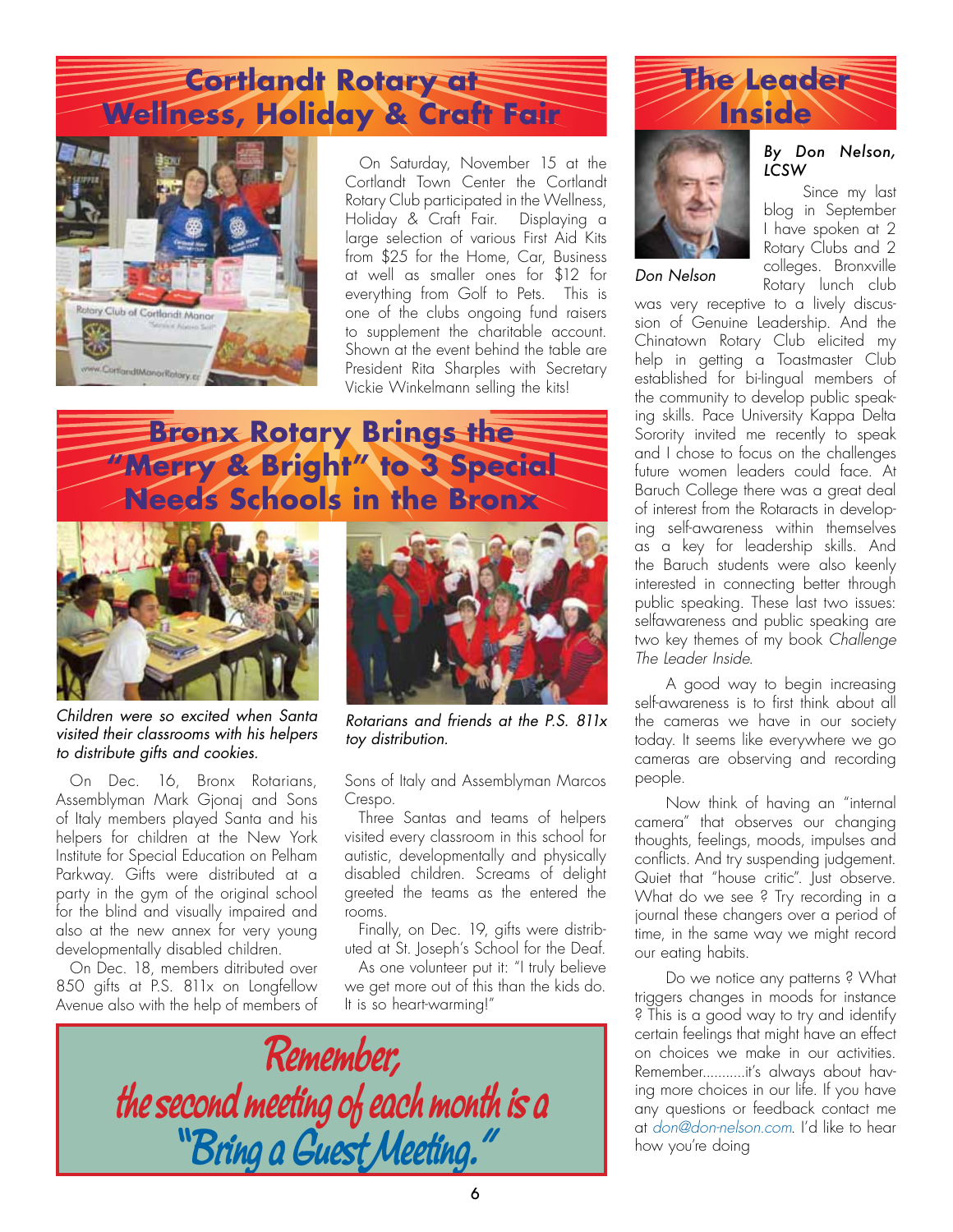





Thousands of children gathered with their parents outside the Soup Kitchen of Fraternite Notre Dame on 118th Street on 1st Avenue on December 18, 2014 to receive a toy from Santa (Tom McConnon). Our own successful toy drive and donations from the New York Rotary Foundation and other organizations made it a reality that children walked away with bright smiles and happy faces.

Thank you to all who made this wonderful NY Rotary tradition a reality and of course a special thanks to Sister Marie Madeleine and Fraternite Notre Dame and of course Tom for not only helping in gathering and wrapping the toys but also being Santa.



# **Cortlandt Rotary Rings the Bell with the RCC of Keon**



*Pictured l. to r.: President Rita Sharples, IPP Gladys Muller, RCC members Jonathon, Diana, & Robert, Treasurer Adele Ficarra and Charter President Sharon Irving.*

On Saturday December 6th the Cortlandt Manor Rotary joined with the Rotary Community Corps to "Ring the Bell for the Salvation Army" as they have done each year to help the community.